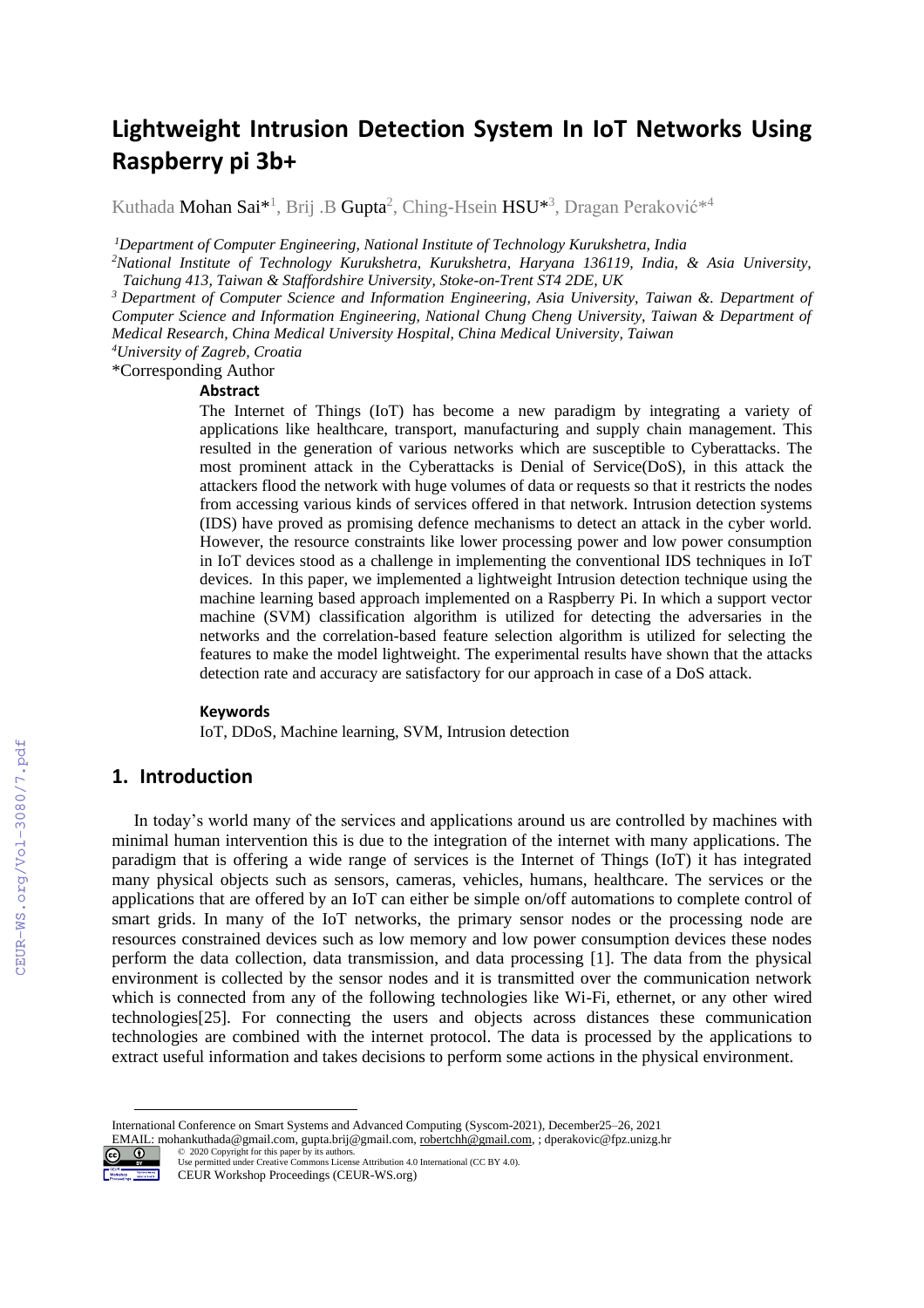As IoT services are of a wide range they are heterogeneous and the communication technologies among them are distributed with different standards, which enlarge the threats in end-to-end securit[y\[6\].](#page-7-0) The attack surface in IoT is increased because of the expansions in complexity and diversity of the Io[T\[5\],](#page-7-1)  $[17]$ ,  $[24]$ .

The defence mechanisms like signature-based intrusion detection methods will not function properly for the modified attacks. Hence intrusion detection systems(IDS) for novel intrusions is essential. The Anomaly based intrusion detection scheme serves the purpose as this detection scheme does not need any prior information about the attack signatures. A detailed classification of the intrusion detection and prevention systems is given in [\[2\]](#page-7-2)[\[8\].](#page-7-3)

Specific characteristics of IoT networks that are given by many researchers in the aspect of developing a IDS are as follows [\[1\],](#page-7-4)[\[3\]](#page-7-5)[,\[27\].](#page-8-2)

The nodes or the devices in an IoT network are resource constrained and run on low power hence it is not feasible to host a conventional IDS which requires high power and high computational capabilities.

The protocols used in the IoT networks are not the same as the protocols used in conventional networks. The protocols used in these networks like IPv6 over Low-power Wireless Personal Area Network (6LoWPAN) and Constrained Application Protocol (CoAP) make the network heterogeneous which results in new weaknesses and makes it challenging to implement the IDS in the networks.

Taking the above characteristics into consideration it is necessary to develop lightweight IDS that can perform efficiently in securing the networks. The term lightweight signifies that the system should work on constrained resources available in the nodes of the IoT networks and it does not signify that the system should be simple. "Roesch et al. [\[4\]](#page-7-6) defined lightweight IDS as small, powerful, and flexible enough to be used as a permanent element of the network security infrastructure".

Keeping the constraints in mind we propose a lightweight intrusion detection system with fewer features that are available on the datasets like DARPA, KD'99, UNSW-NB1[5\[7\].](#page-7-7) In our approach, we used UNSW-NB15 for training the lightweight model and it is evaluated on a "Raspberry Pi 3b+ which is a credit card sized computer" and runs on low power approximately 10W which can be deployed in the IoT network. Detailed information regarding the Raspberry pi is given in [\[9\].](#page-8-3)

The Distributed Denial of Service (DDoS) attack is one of the major threats for vehicles present in the Io[V\[13\].](#page-8-4) Among the taxonomy of DDoS attacks flooding attacks are of major concern as they exhaust the cache and the computing resources of the OBU present on the vehicles. DDoS attack creates huge traffic using the DDoS attack from which the attacker exhausts the resources of the targeted host like the network bandwidth and the CPU tim[e\[21\].](#page-8-5)

Some of the examples of DDoS attacks are DNS flood, SYN Flood, UDP flood and Ping Flood [\[3\].](#page-7-5) The OBU of the vehicles is connected to various devices through wired and wireless means where each and every component is connected globally.

As the devices are connected globally and the resources of these devices have highly controlled the security of IoV becomes highly challenging. In our paper, we implement an anomaly-based lightweight DDoS detection, we generated a dataset using the OMNET+[+\[18\],](#page-8-6) sum[o\[19\]](#page-8-7) veins [\[22\]](#page-8-8) and INET [\[20\]](#page-8-9) tools in order to generate a dataset for the UDP flood attack and for reducing the number of features and an efficient feature selection algorithm Correlation-based feature selection algorithm is used to train a machine-learning algorithm Support vector machine(SVM) and the J48 classifier to classify the incoming traffic as positive or negative. Many researchers have proved that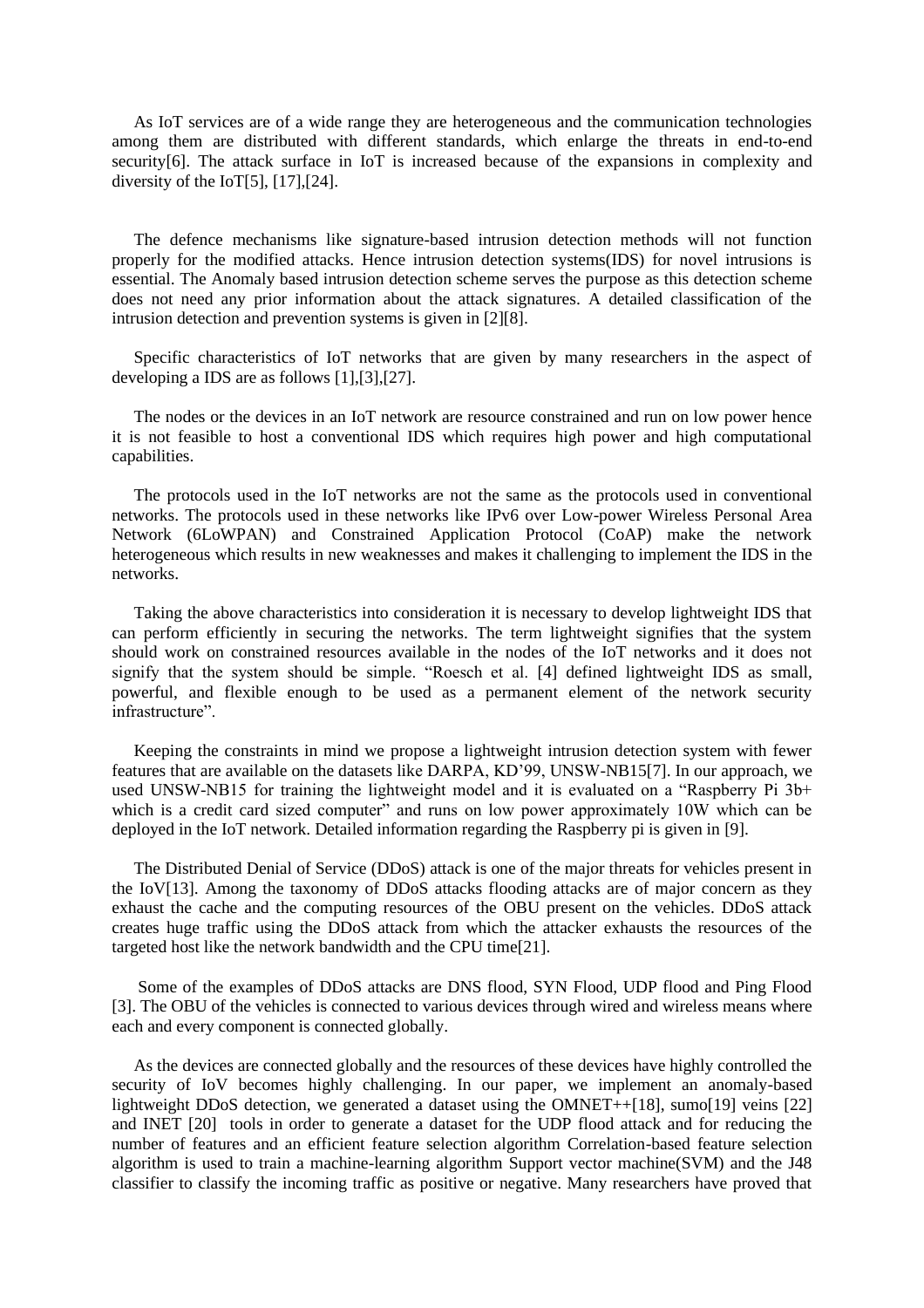the SVM classifier has outperformed other classifier algorithms like k- nearest neighbour, random forest and even neural networks [\[4\]](#page-7-6) in order to verify this claim we used the J48 classifier to compare it with SVM.

# **2. Related work**

The IDS proposed in this literature [\[3\]](#page-7-5) is based on a fine state machine or simply it can be regarded as automata. The transitions performed by the automata are used for characterizing the network and these transitions are used for detecting the intrusions. The proposed approach is evaluated for only three attacks: jamming, replay and false attack.

The model proposed in this literature [\[12\]](#page-8-10) uses the public IDS tools called snort and bro for detecting the intrusions. These tools are installed on a Raspberry pi. However these tools can only be used with limited rules and if the number of rules increases the system gets crashed. Hence this approach is not satisfactory for practical usage.

The model proposed in this literature [\[14\]](#page-8-11) uses a SVM based classifier and the features are selected by a hybrid feature selection algorithm in which it uses genetic algorithms and mutual information and tried to improve the accuracy of classification. Authors of this approach have proved that the SVM based classifier performs better than an artificial neural network.

The authors in this literature [\[15\]](#page-8-12) proposed an energy efficient IDS approach based on auto aggressive mode and game theory and obtained satisfactory results.

The authors of this model [\[15\]](#page-8-12) used the Correlation based feature selection for reducing the number of features to 7 and performed the classification using a machine learning algorithm called J48 classifier on a Raspberry Pi and achieved satisfactory results.

The support vector machine based IDS proposed in [\[18\]](#page-8-6) uses 3 features that are extracted from the packet arrival rate. Performance evaluation of this approach is done on the on a MatLab simulation and achieved satisfactory results for the DoS attack.

The model proposed in this literature [\[19\]](#page-8-7) has a two step mechanism for detecting the intrusions in the first step; it utilizes many numbers of binary classifiers for classifying the samples. If step -1 gives an ambiguous output, the sample is again classified by the k- nearest neighbors' algorithm. The detection rate of this algorithm is 94% but it requires high energy and more computation power as more number of classifiers are used in this approach.

#### **3. Motivation**

In general, the most widely used intrusion detection systems are anomaly and signatures based detection schemes are used and more signature based approaches are used as public IDS these attacks can only detect known attacks and are ineffective on modified known attacks or new attacks [\[10\].](#page-8-13) The feature of anomaly is to detect network traffic deviations from normal behaviour these features aid the IDS for detecting known as well as unknown attacks. As the IDS functions on detection of an anomaly, it might raise normal traffic as an intrusion and generate a false alarm which makes it impractical for some use cases. As the IoT devices are resource constrained most of the existing schemes are signature based IDS with limited rules. In our project, we implement an anomaly based lightweight Intrusions detection system and for reducing the number of features we utilized a correlation-based feature selection(CFS) algorithm these features are used to train a machine-learning algorithm Support vector machine(SVM) to classify the intrusions as positive or negative intrusions. Many researchers have proved that the SVM classifier has outperformed other classifier algorithms like k- nearest neighbor, random forest and even neural networks [\[11\].](#page-8-14) The proposed model is lightweight that it can run on a Raspberry Pi 3b+.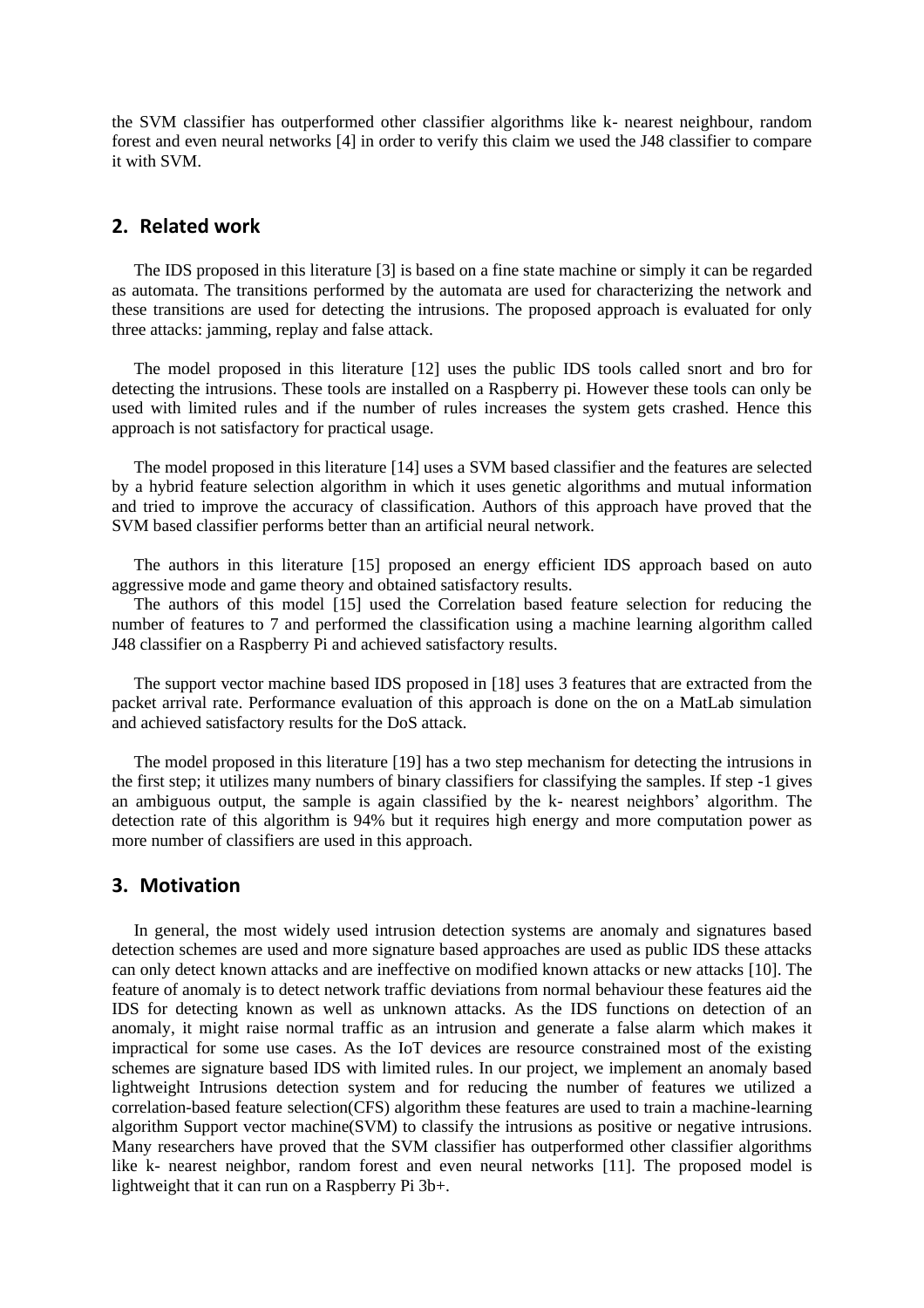## **4. Proposed approach**

To implement our model we used a Raspberry pi 3b+ running on Raspbian Operating System and used an open source performance evaluator called Weka [\[26\]](#page-8-15) to evaluate the model performance. The SVM based classifier is used for classification by using the features extracted by the CFS algorithms. The data set utilized for training and testing is UNSW-NB 15. The proposed model architecture is given in the Figure 1.



#### **Figure 1**: Proposed model Architecture

"The Dataset UNSW-NB15 was created in the Cyber Range Lab of the Australian Centre for Cyber Security (ACCS) ["\[26\].](#page-8-15) There are 175,341 instances for nine attacks and the description of each attack is given in Table 1.

#### **Table 1**

Description of Attacks used in the UNSW-NB 15 dataset

| Attack type    | Description                                                                   |
|----------------|-------------------------------------------------------------------------------|
| Denial of      | A malicious attack which is done on a host machine connected to the           |
| service(DoS)   | internet suspending its services so that the network or the server is not     |
|                | available to the legitimate users.                                            |
| Worms          | A self replicating malicious program which is used to exhaust the             |
|                | resources of a system. It spreads itself to other systems using the           |
|                | network based on the system security failures which helps the worm to         |
|                | access it                                                                     |
| Shellcode      | To exploit the software vulnerabilities, a small piece of code is utilized as |
|                | a payload.                                                                    |
| Reconnaissance | It can simulate all the attacks which gather information                      |
| <b>Fuzzers</b> | It uses randomly generated data for suspending the services offered by a      |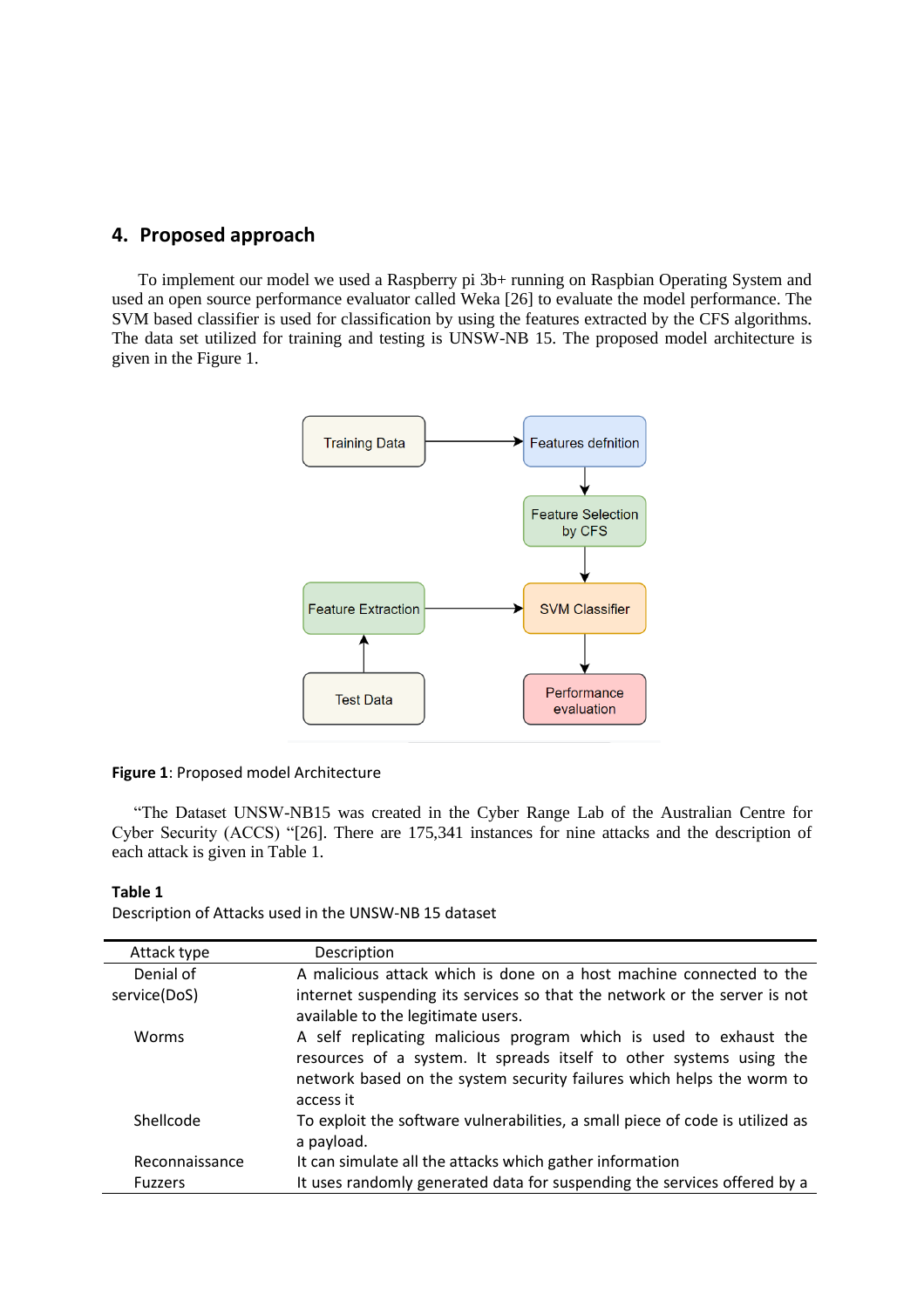|                  | program or by a network                                                   |
|------------------|---------------------------------------------------------------------------|
| <b>Backdoors</b> | A stealth way of accessing a system or its data by bypassing its security |
|                  | frameworks                                                                |
| Generic          | With known block and size of the key, the block ciphers are deciphered    |
|                  | by not taking care about the structure of the block.                      |
| Analysis         | The technique which is used to perform the port scanning and file         |
|                  | penetration attacks.                                                      |
| Exploits         | The attackers know the vulnerabilities present in a Software or an OS and |
|                  | exploit them.                                                             |

# **4.1. Correlation based feature selection**

The selection of features is an important function in designing a machine learning model. The features that are selected should be relevant so that the designed model gives required results and they decide the performance of the model. "There are mainly three types of feature selection methods such as filter-based, wrapper-based and embedded-based approaches" [\[20\].](#page-8-9) These approaches have their pros and cons. The filter based approach is computationally lightweight but it is less accurate as it ignores the underlying algorithm's nature. The wrapper based approach is computationally heavy as the learning process and feature selection are combined in its process. In the third approach the training part is embedded with the feature selection.

For implementing lightweight IDS the feature selection algorithm should also be lightweight; hence we utilized the CFS algorithm which is a filter based approach. "The algorithm evaluates the relation between output and correlated inputs" [\[22\].](#page-8-8) The features for a classifier machine learning model can be selected based on the correlation among the features. The irrelevant and redundant features are ignored by this algorithm. The redundancy of a feature is determined by the algorithm when it is highly correlated with one or more features. The subset of features are selected when they are highly related with class and not correlated with each other. To improve the accuracy and to reduce the computation of the machine learning model the features that are redundant and not relevant are ignored. The subset of features with highest merit is selected as the feature set and these features are used for training the model. The merit of a feature subset is given by the equation 1. In the equation the number of feature present in a given subset is defined by k, the average of feature-class correlation is given by  $\bar{r}_{cf}$  and average of feature-feature correlation is given by  $\bar{r}_{ff}$ .

$$
Ms_k = \frac{k\bar{r}_{cf}}{\sqrt{k + k(k-1)\bar{r}_{ff}}}
$$
(1)

#### **4.2. Support vector machine**

"The support vector machine (SVM) is a supervised machine learning algorithm which is used for both classification and regression purposes" [\[23\].](#page-8-16) Wide ranges of applications use SVM as a classifier. The working of SVM is based on the support vectors and hyperplane.

A hyperplane is a flat subspace that has one less dimensions of the coordinate system that it is represented. For a 2-d coordinate system it is given by equation 2

$$
P_0 + P_1 X_1 + P_2 X_2 = 0 \tag{2}
$$

In m-D coordinate it is represented by equation 3

$$
P_0 + P_1 X_1 + P_2 X_2 + \ldots + P_m X_m = 0.
$$
 (3)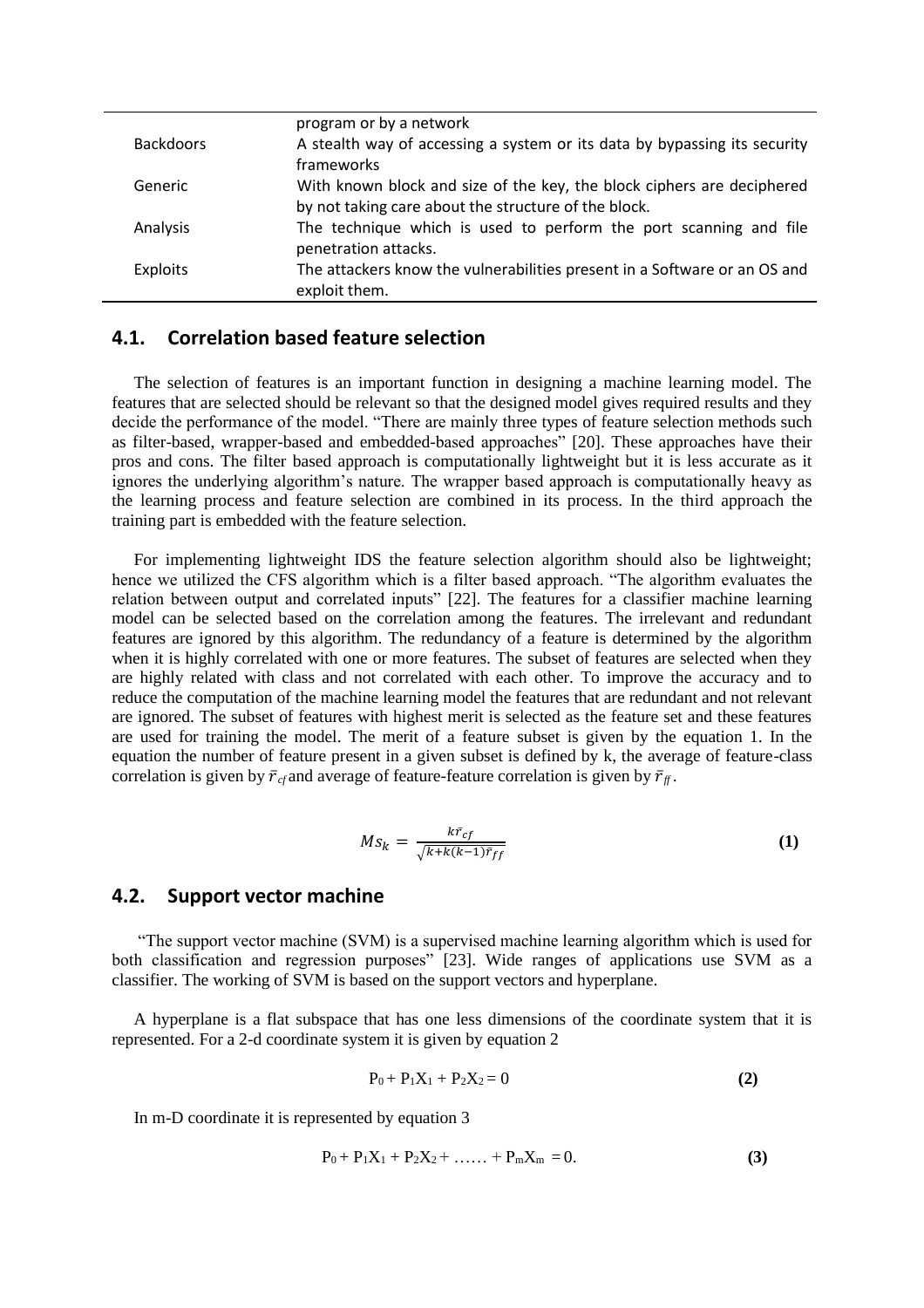The algorithm has data points which are called support vectors and the hyperplane separating them is called SVM. The data points which are nearer to the hyper plane are called support vectors and if these points are removed from the dataset it changes the position of the hyperplane. There are many hyper planes between the support vectors but the plane with maximum is selected.

SVM has two main objectives to achieve good classification: maximize the margin and correctly classified data points. There is a tradeoff between these two to regulate this trade off the SVM has three hyper parameters they are Kernel, C (error rate) it a penalty for the data points that are classified wrongly. Gamma is the coefficient of kernels which is used for fitting the plane. If the value gamma is high the plane results in over fitting.

Not all the datasets are linear separable by the hyperplane. The SVM uses various kernels to separate non linear data point to linear separable. Kernels like rbf, poly etc project the data to higher dimensions to separate them by hyper plane and again they are projected back to the lower plane.

In our approach we used RBF (radial basis function) given in equation 4 as the kernel for the SVM and the parameter  $\gamma$  gamma defines the linearity of the hyper plane. If the value gamma is high the plane results in over fitting.

$$
A(x_i,x_j) = exp(-\gamma ||x_i-x_j||2)
$$
 (4)

### **5. Implementation**

To implement our model we used a Raspberry pi 3b+ running on Raspbian Operating System and used an open source performance evaluator called Weka [\[26\]](#page-8-15) to evaluate the model performance. The SVM based classifier is used for classification by using the features extracted by the CFS algorithms. The data set utilized for training and testing is UNSW-NB 15.

For efficient model building it is recommended to use all the 44 features in the dataset for classifying the attacks but in our experiment we used Top 3 features selected by the CFS and are shown in table 2.

#### **Table 2**

Features selected by the CFS algorithm

| Feature name | Type    | Description                                           |  |
|--------------|---------|-------------------------------------------------------|--|
| sbytes       | Integer | The transaction bytes from source to destination.     |  |
| rate         | Float   | The rate at which number of packets arrive            |  |
| sttl         | Integer | The value of time to live from source to destination. |  |

The designed model performance is evaluated utilizing weka evaluation tool and DoS attack test dataset is used for evaluating its performance for DoS attack. When the CFS algorithm was not used the raspberry pi was not able to handle the data set and the system got crashed. So we evaluated the performance of non CFS model on a laptop and used a DoS test dataset which had 4045 instances of DoS attack and 12328 instances of normal traffic. After using the CFS algorithm the features are reduced to 3 and all the instances of the training data set were handled by the Raspberry Pi and the same test dataset is used for evaluating the model on the weka tool by using the SVM classifier. The kernel used in the SVM classifier is rbf kernel with  $C= 10$  and gamma  $= 0.001$  a grid search was performed on the model to find out the best training parameters for our model. The performance parameters of the model with and without using the CFS are compared and observed. The parameters used for evaluating are the confusion matrix, F-measure, recall, precision, False positive rate (FPR), True positive rate (TPR), False Negative rate (TNR), True Negative rate (TNR) and accuracy.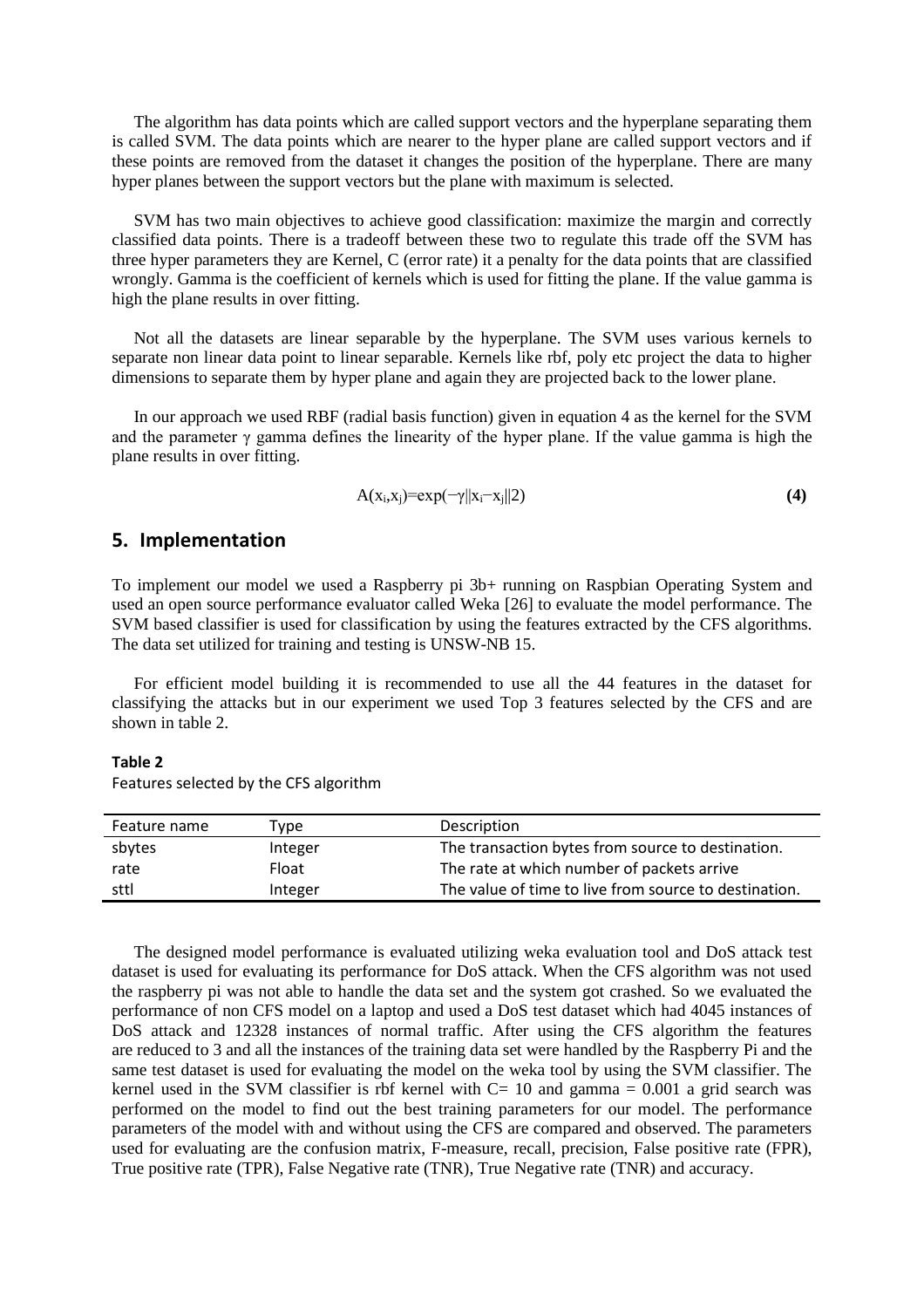# **6. Results and observations 6.1. Results**

The Confusion matrix of the proposed model by using CFS is given in Figure 2 and by not using CFS is given in Figure 3, where positive is given for the attack instance. From the confusion matrix we can observe that the model which is built using the features selected by the CFS performs on par with the model build using all the features.

| <b>True Positive</b>  | <b>False Negative</b> |  |
|-----------------------|-----------------------|--|
| 3878                  | 167                   |  |
|                       |                       |  |
| <b>False Positive</b> | <b>True Negative</b>  |  |
| 25                    | 12303                 |  |
|                       |                       |  |

**Figure 2**: Confusion matrix using CFS

| <b>True Positive</b>  | <b>False Negative</b> |  |
|-----------------------|-----------------------|--|
| 3196                  | 849                   |  |
| <b>False Positive</b> | <b>True Negative</b>  |  |
| Ω                     | 12328                 |  |

#### **Figure 3**: Confusion matrix without using CFS

The detection accuracy of the model using CFS is compared with model that has not used CFS are compared in the T4able 3.

#### **Table 3**

Detection accuracy of proposed model with and without using CFS

| Parameter  | <b>With CFS</b> | <b>Without CFS</b> |
|------------|-----------------|--------------------|
| <b>TPR</b> | 0.96            | 0.79               |
| <b>FPR</b> | 0.02            | 0                  |
| <b>TNR</b> | 0.99            | 1                  |
| <b>FNR</b> | 0.04            | 0.21               |
| Precision  | 0.99            | 1                  |
| Recall     | 0.96            | 0.79               |
| F measure  | 0.97            | 0.88               |
| Accuracy   | 0.98            | 0.94               |

# **6.2. Observations**

• By using CFS we have achieved the lightweight IDS by greatly reducing the number of feature. It is known that if the number of features are more the system becomes more complex and it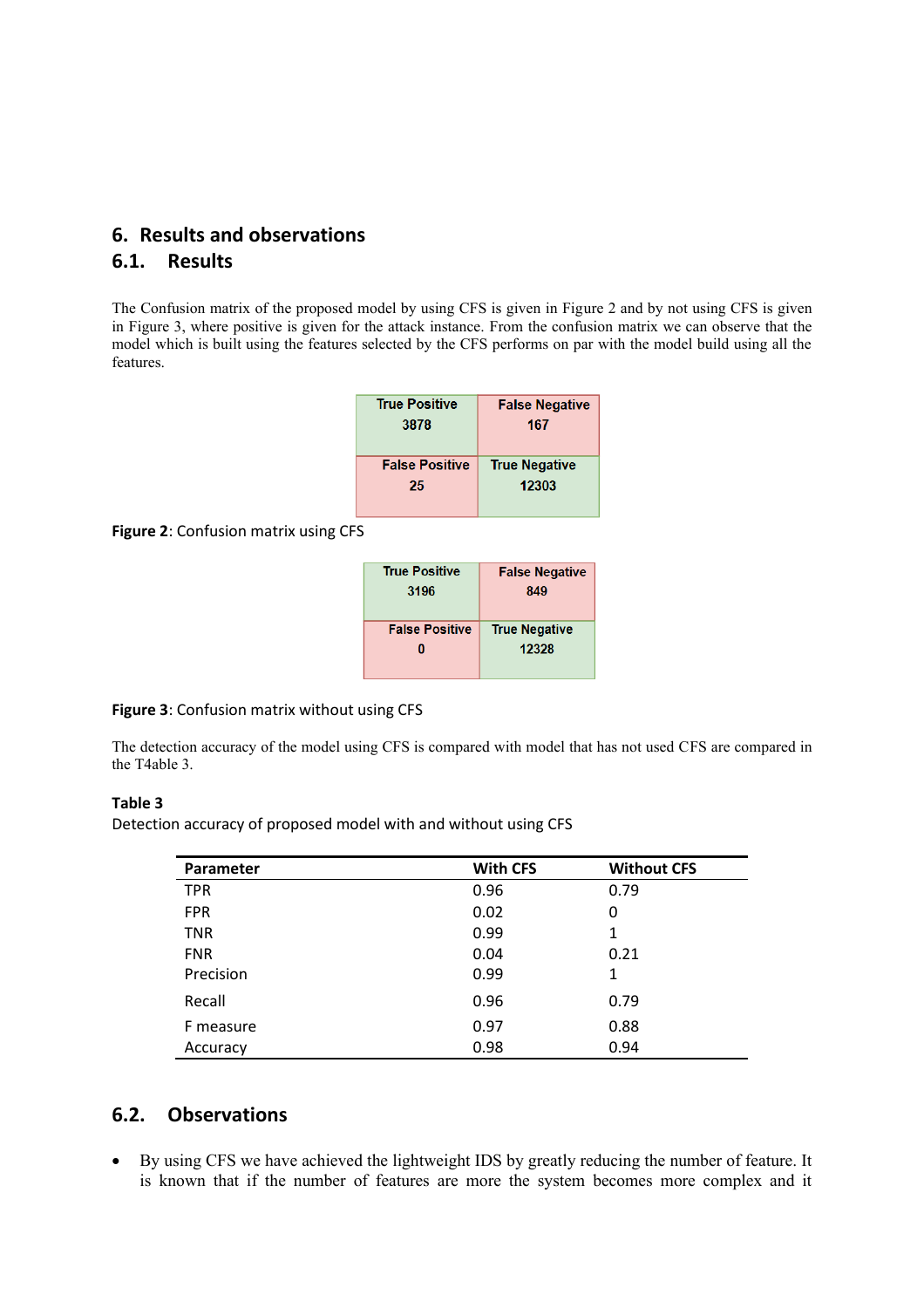requires more computational power. By reducing the number of features from 44 to 3 we can observe that the complexity is greatly reduced and hence our system uses less power for computation.

- In the non CFS model the classifier got confused because of using more number of features and gave less number of true positives when compared to the CFS model.
- The usage of CFS algorithm reduced the complexity of the model
- The detection accuracy of the model which has used CFS is almost similar to the model which has used all the features. Hence our system achieved lightweight detection without compromising on the detection accuracy.

# **7. Conclusion and future plan**

It is known that due to the wide range of usage of IoT devices the attacks performed on these devices increasing exponentially and these devices or nodes are highly resource constrained they cannot host defence mechanisms that were developed for the conventional systems that utilize high computation resources and power hence it is necessary to develop lightweight intrusion detection systems to safeguard the IoT devices. The signature based IDS are widely proposed for the IoT network but nowadays researchers are aiding the machine learning techniques for designing anomaly approaches. In our paper, we used a Support vector machine for classifying the attack traffic and the normal traffic. In order to achieve this in a lightweight scenario, a correlation based feature selection algorithm is used to reduce the number of features a dataset and the dataset used was UNSW-NB 15 and the features are reduced from 44 to 3, these three features are used to train the model on the entire dataset. In order to compare the CFS model with the non-CFS model, the non-CFS model is evaluated on a laptop as it is impossible to train the model using all the instances with 44 features on a raspberry pi which resulted in a system crash. The DoS attack instances are extracted from the training set of the UNSW-NB 15 and performed the evaluation using the WEKA evaluation tool. The models were compared according to their detection accuracy and it is evident that CFS algorithm has made the system lightweight by reducing the number of features. In our approach the model is only evaluated for the DoS attack and in future work, we will be evaluating a wide range of attacks and with various kinds of feature selection algorithms and with and with various kernels of the SVM for better detection accuracy.

# **References**

- <span id="page-7-4"></span>[1] "B. B. Zarpelão, R. S. Miani, C. T. Kawakani, and S. C. de Alvarenga, ''A survey of intrusion detection in Internet of Things,'' J. Netw. Comput. Appl., vol. 84, pp. 25–37, Apr. 2017.
- <span id="page-7-2"></span>[2] Bijone, M. (2016). A survey on secure network: intrusion detection & prevention approaches. *American Journal of Information Systems*, *4*(3), 69-88.
- <span id="page-7-5"></span>[3] Y. Fu, Z. Yan, J. Cao, and O. Koné, and X. Cao, ''An automata based intrusion detection method for internet of things,'' Mobile Inf. Syst., vol. 2017, May 2017, Art. no. 1750637
- <span id="page-7-6"></span>[4] M. Roesch et al., ''Snort—Lightweight Intrusion Detection for Networks,'' in Proc. Lisa, vol. 99, 1999, pp. 229–238.
- <span id="page-7-1"></span>[5] Gou, Z., Yamaguchi, S., & Gupta, B. B. (2017). Analysis of various security issues and challenges in cloud computing environment: a survey. In Identity Theft: Breakthroughs in Research and Practice (pp. 221-247). IGI global.
- <span id="page-7-0"></span>[6] AlZu'bi, S., Hawashin, B., Mujahed, M., Jararweh, Y., & Gupta, B. B. (2019). An efficient employment of internet of multimedia things in smart and future agriculture.
- <span id="page-7-7"></span>[7] I. Sharafaldin, A. Gharib, A. H. Lashkari, and A. A. Ghorbani, ''Towards a reliable intrusion detection benchmark dataset,'' Softw. Netw., vol. 2017, no. 1, pp. 177–200, 2018.
- <span id="page-7-3"></span>[8] S. Rizou and K. E. Psannis (2021), Enhanced Privacy Recommendations According to GDPR in the Context of Internet-of-Things (IoT), Insights2Techinfo, pp.1